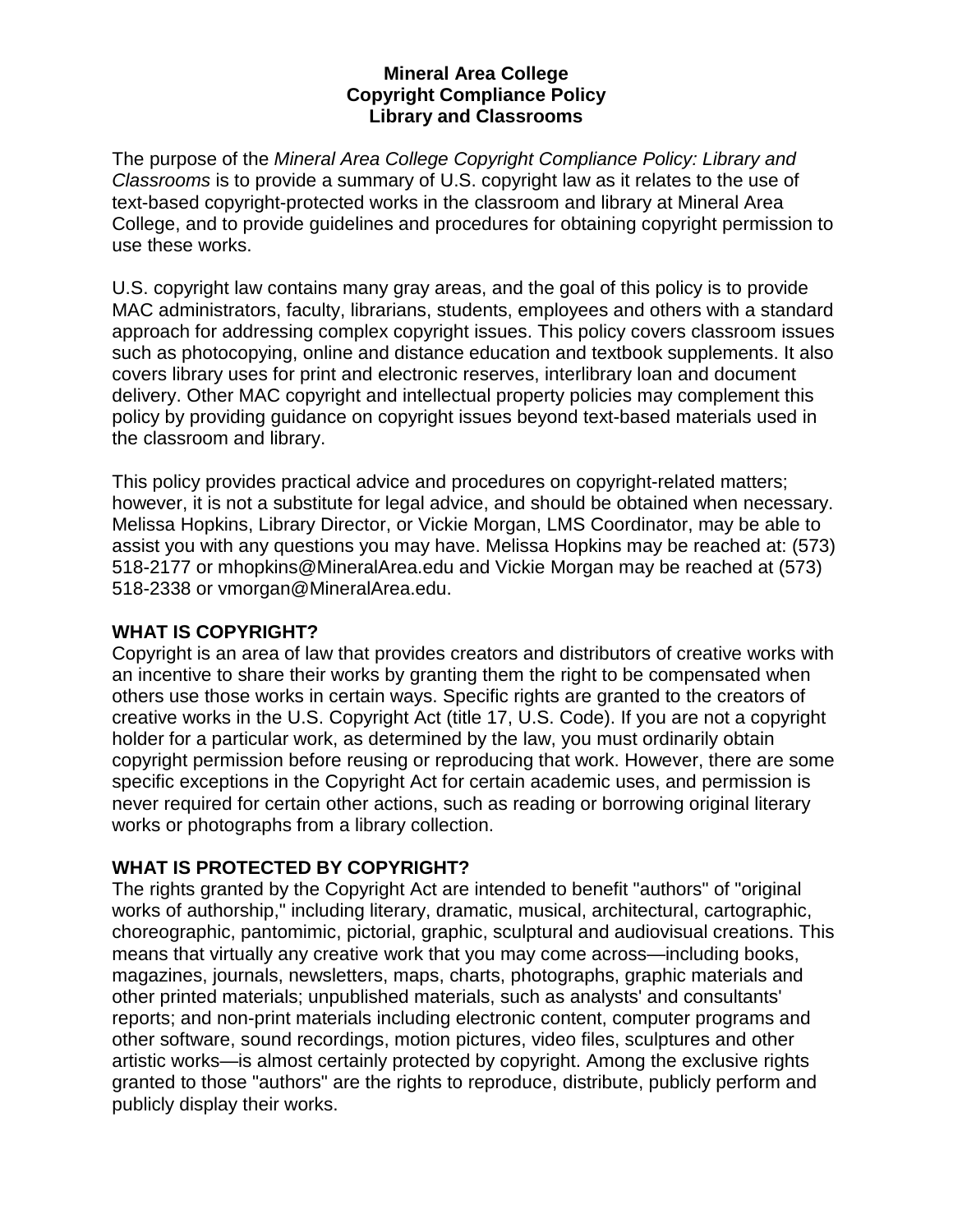These rights provide copyright holders control over the use of their creations and an ability to benefit, monetarily and otherwise, from the use of their works. Copyright also protects the right to "make a derivative work," such as a movie from a book; the right to include a work in a collective work, such as publishing an article in a book or journal; and the rights of attribution and integrity for "authors" of certain works of visual art. Copyright law does not protect ideas, data or facts.

In the United States, the general rule of copyright duration for a work created on or after Jan. 1, 1978, is the author's life plus 70 years after the author's death. This is often referred to as "life-plus-70." Works created by companies or other types of organizations generally have a copyright term of 95 years. For more information on copyright duration, visit http://www.copyright.gov/circs/circ15a.pdf.

# **FAIR USE**

A provision for fair use is found in the Copyright Act at Section 107. Under the fair use provision, a reproduction of someone else's copyright-protected work is likely to be considered fair if it is used for one of the following purposes: criticism, comment, news reporting, teaching, scholarship and research. If the reproduction is for one of these purposes, a determination as to whether the reproduction is fair use must be made based upon four factors:

- 1. The purpose and character of use (principally, whether for commercial or nonprofit educational use);
- 2. The nature of the copyright-protected work;
- 3. The amount and substantiality of the portion used; and
- 4. The effect of the use being evaluated upon the potential market for or value of the copyright-protected work.

Fair use is an ambiguous concept and the law does not state exactly what uses of a copyrighted work will be considered fair uses under the law and may therefore be used without obtaining permission. As such, individuals who are not lawyers may often need to be interpreters of the law in everyday circumstances, and answers as to how much reproduction may be considered fair use often remain unclear. The bottom line is that fair use requires a very circumstance-specific analysis as to whether a particular use or reuse of a work may indeed be considered fair use.

To avoid confusion and minimize the risk of copyright infringement, MAC interprets the following situations as fair use:

- Quotation of short passages in a scholarly or technical work for illustration or clarification of the author's observations.
- Reproduction of material for classroom use where the reproduction is unexpected and spontaneous – for example, where an article in the morning's paper is directly relevant to that day's class topic. This would generally cover one time use in only one semester.
- Use in a parody of short portions of the work itself.
- A summary of an address or article, which may include quotations of short passages of the copyright-protected work.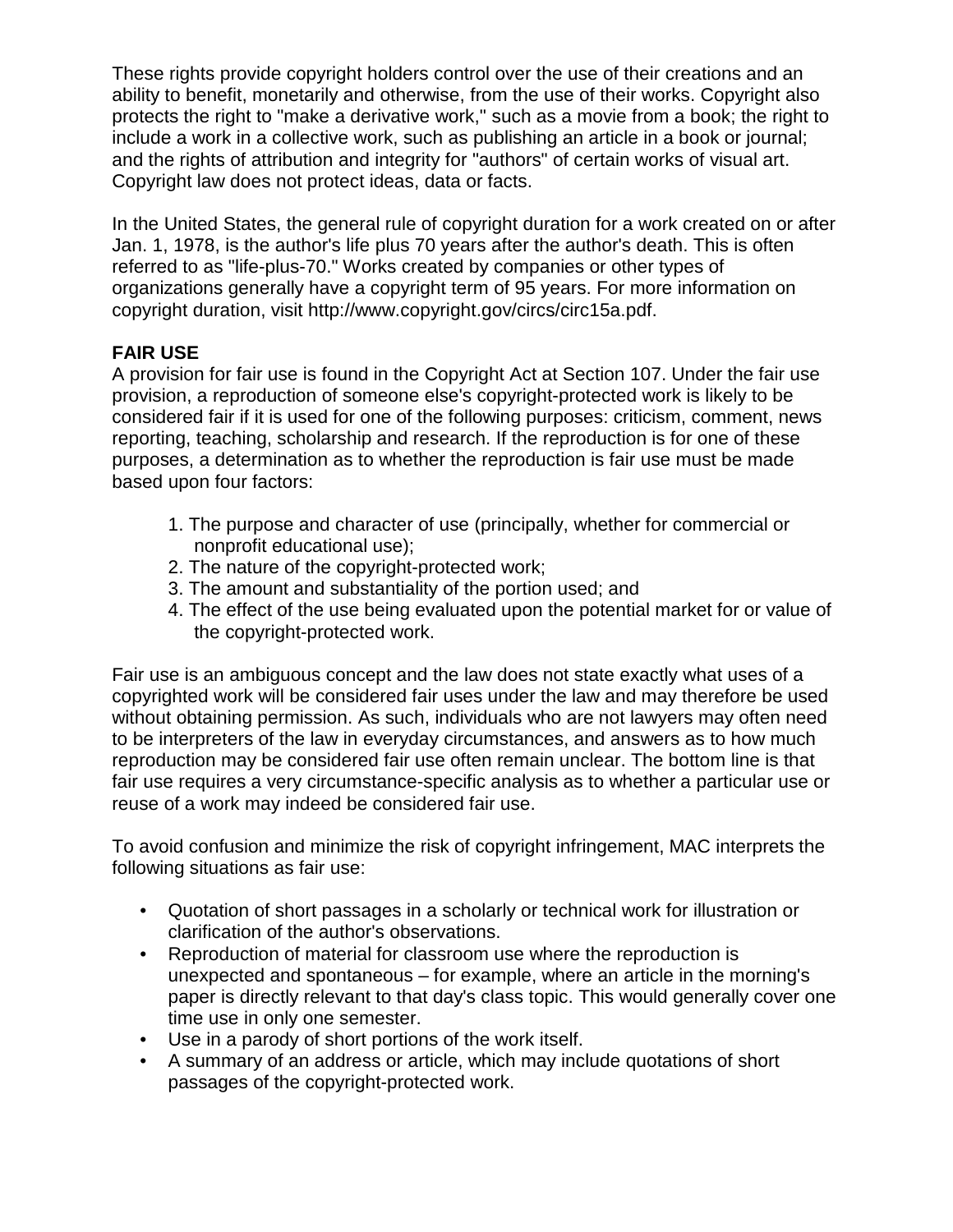If your use does not meet the above criteria and the work is protected by copyright, you probably need to obtain permission to use the work from the copyright holder or its agent.

## **TYPES OF USE**

#### Classroom Handouts

Based on MAC's fair use analysis, classroom handouts fall into two categories; one that requires permission and one that does not. If the handout is a new work for which you could not reasonably be expected to obtain permission in a timely manner and the decision to use the work was spontaneous, you may use that work without obtaining permission. However, if the handout is planned in advance, repeated from semester to semester, or involves works that have existed long enough that one could reasonably be expected to obtain copyright permission in advance, you must obtain copyright permission to use the work.

### Textbook Supplements

All articles, chapters and other individual works in any print or electronic textbook supplements require copyright permission. Copyright permission for textbook supplements is usually granted by the academic period. To reuse a textbook supplement in subsequent academic periods (e.g., semester, quarter, trimester, etc.), you probably need to obtain permission again. Many copyright holders provide timesensitive permission because their own rights may be time-sensitive and could be transferred to different copyright holders at any time.

When ordering textbook supplements it is important to clarify who will obtain permission for the textbook supplement –the copy shop or reprographic center, the faculty member or a member of the administrative staff. Deferring responsibility for copyright permission will not provide you protection against a claim of copyright infringement.

### Reserves

If the MAC library owns a copy of a publication, the library may place that copy on reserve without obtaining copyright permission. If the library wishes to reproduce additional copies of a work and place them on reserve for students to review, in either paper or electronic format, the library must obtain copyright permission.

#### Photocopying

It is permissible to photocopy copyright-protected works without obtaining permission from the copyright owner, under the following circumstances:

- *Library user requests for articles and short excerpts.* At the request of a library user or another library on behalf of a library user, the MAC library may make one reproduction of an article from a periodical or a small part of any other work. The reproduction must become the property of the library user, and the library must have no reason to believe that the reproduction will be used for purposes other than private study, scholarship and research. As recommended by Section 108 of the Copyright Act, the library must display the register's notice at the place library users make their reproduction requests to the library.
- *Archival reproductions of unpublished works.* Up to three reproductions of any unpublished work may be made for preservation or security or for deposit for research use in another library or archive. This may be a photocopy or digital reproduction. If it is a digital reproduction, the reproduction may not be made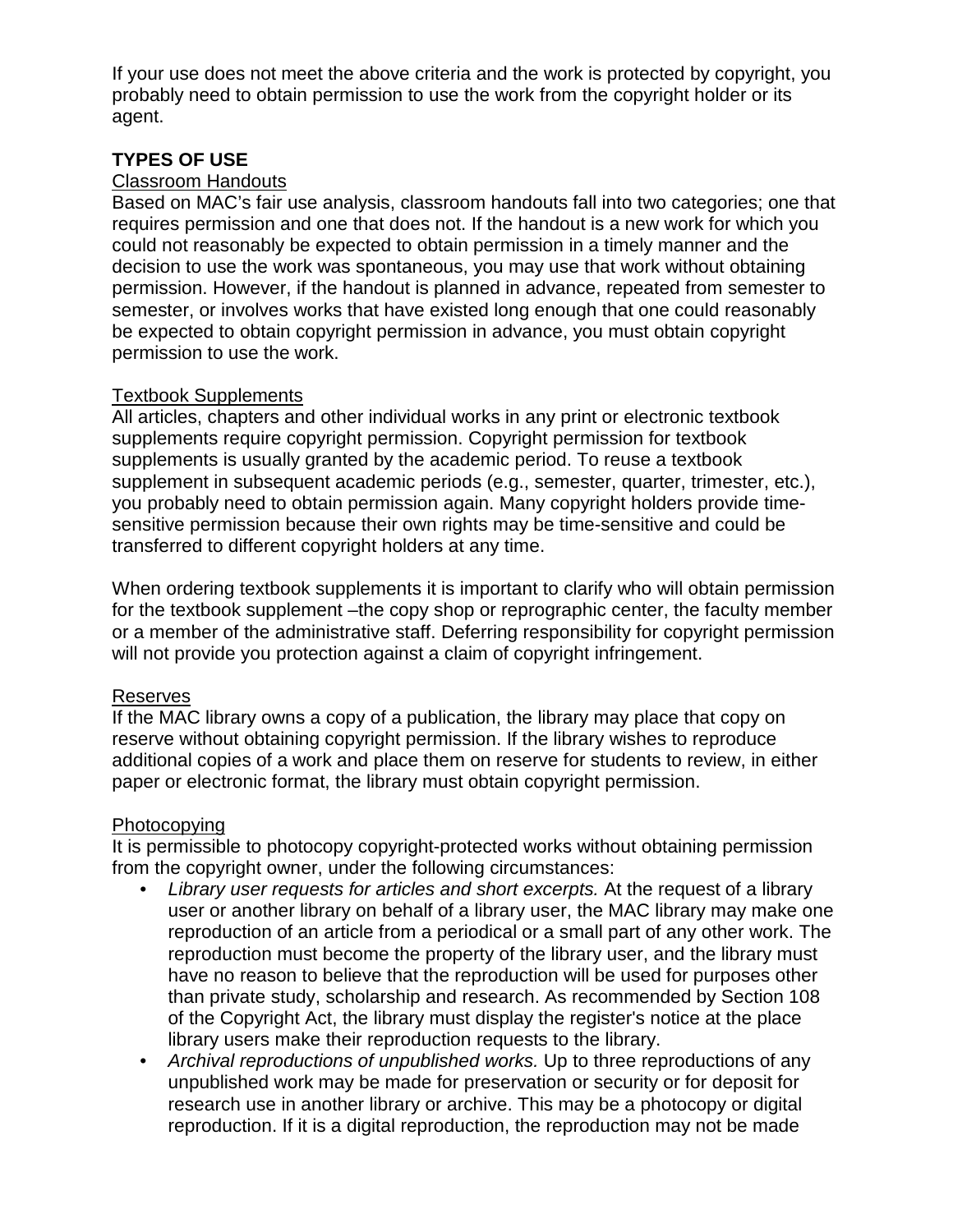available to the public outside the library or archive premises. Prior to receiving any of the three reproductions permitted under this provision from another library or archive, the MAC library or archive must make a reasonable effort to purchase a new replacement at a fair price. The reproducing library or archive must also own the work in its collection.

- *Replacement of lost, damaged or obsolete copies.* The MAC library may make up to three reproductions, including digital reproductions, of a published work that is lost, stolen, damaged, deteriorating or stored in an obsolete format. Any digital reproductions must be kept within the confines of the library (that is, available on its computer but not placed on a public network).
- *Library user requests for entire works.* One reproduction of an entire book or periodical may be made by your library at a library user's request, or by another library on behalf of a library user upon certain conditions being met. These conditions include the library determining after reasonable investigation that an authorized reproduction cannot be obtained at a reasonable price. Once made, the reproduction must become the property of the library user. The library must have no reason to believe that the reproduction will be used by the user for purposes other than private study, scholarship and research, and the library must display the register's notice at the place library users make their reproduction requests to the library.

# **PHOTOCOPYING FOR STUDENTS**

MAC may make reproductions for users (students, faculty, etc.), provided the following criteria are met:

- Makes one reproduction of an article from a periodical or a small part of any other work.
- The reproduction becomes the property of the user.
- The college has no reason to believe that the reproduction will be used for purposes other than private study, scholarship and research.
- The college displays the register's notice at the place users make their reproduction requests.

### Photocopying by Students

Photocopying by students is subject to a fair use analysis as well. A single photocopy of a portion of a copyright-protected work, such as a copy of an article from a scientific journal made for research, may be made without permission.

Permission is require when photocopying all the assignments from a book recommended for purchase by the instructor, making multiple copies of articles or book chapters for distribution to classmates, or copying material from consumable workbooks.

### Document Delivery Services

It is important to maintain a distinction between Interlibrary Loan (ILL) and Document Delivery Services (DDS). Photocopying for DDS requires copyright permission.

### Interlibrary Loan

The MAC library may participate in interlibrary loans without obtaining permission provided that the "aggregate quantities" of articles or items received by the patron do not substitute for a periodical subscription or purchase of a work. MAC follows the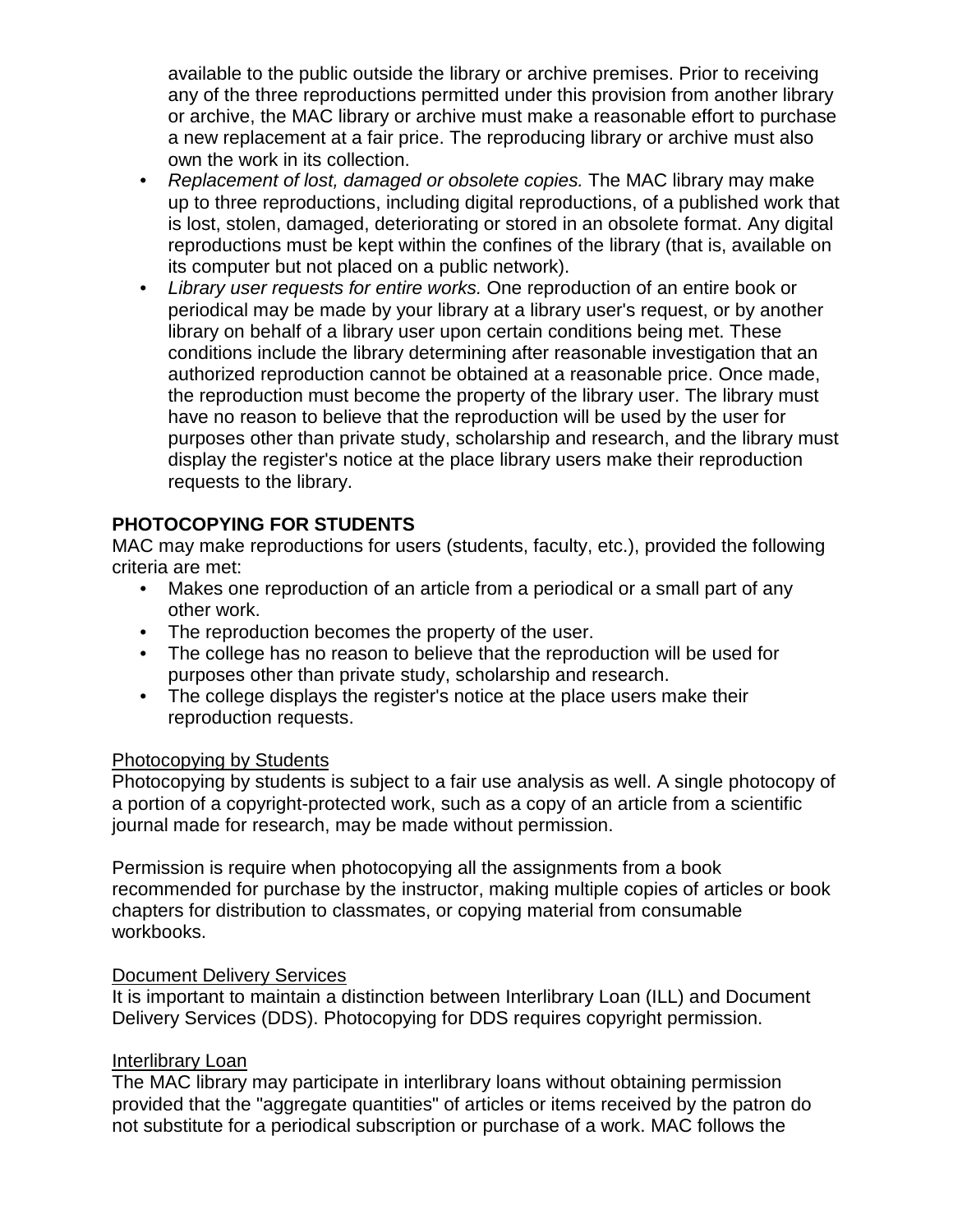Commission on New Technological Uses of Copyrighted Works (CONTU) guidelines for defining "aggregate quantities." The CONTU guidelines state that requesting and receiving more than five articles from a single periodical within a calendar year or a total of six or more copies of articles published within five years prior to the date of request would be too many under CONTU.

If the articles or items being copied have been obtained through a digital license, you must check the license to see under what terms and conditions, if any, interlibrary loan is permitted.

#### Distance Education and Learning Management Systems

In 2002, the Technology, Education and Copyright Harmonization (TEACH) Act became law and expanded the latitude universities, including MAC, have for the performance and display of copyright-protected materials in a distance education environment, including through the use of Learning Management Systems (LMS).

The copyright requirements for TEACH and LMS postings are similar to those of classroom handouts, but extend the traditional rules for those handouts to the digital transmission of materials to distance education students. If the use is spontaneous and will not be repeated, copyright permission is not required; however, the content may not remain posted for extended periods of time. If the use is planned, repeated or involves works that have existed long enough that one could reasonably expect to receive a response to a request for copyright permission, you must obtain copyright permission.

#### Copyright and Foreign Works

The United States is a member of the leading international copyright treaty, the Berne Convention. As such, when MAC uses a copyright-protected work from another country, the protections provided to works by U.S. copyright law automatically apply to the use of that work as well (assuming the use takes place in the United States). Copyright Clearance Center has many reciprocal licenses to allow use of materials from other countries.

### **HOW TO OBTAIN COPYRIGHT PERMISSION**

Permission to use copyright-protected materials, when required, should be obtained prior to using those materials. It is best to obtain permission in writing (including email) and to ensure that the MAC copyright officers have a copy of each permission form or letter.

The time to obtain permission may vary and, where possible, it is recommended to start the permissions procedure at least six months prior to the time that you wish to use the materials. If you need quicker permission, let the copyright owner know this and he/she may be able to get back to you more quickly. Often, [Copyright Clearance Center](http://www.copyright.com/) is your quickest one-stop resource for obtaining copyright permission.

#### Fact Finding Questions

Once you have identified the materials you want to use and determined that copyright permission is required, you must locate the copyright holder. If the copyright holder is not listed on the work, locating the appropriate person or entity to grant permission may take some investigative and creative work.